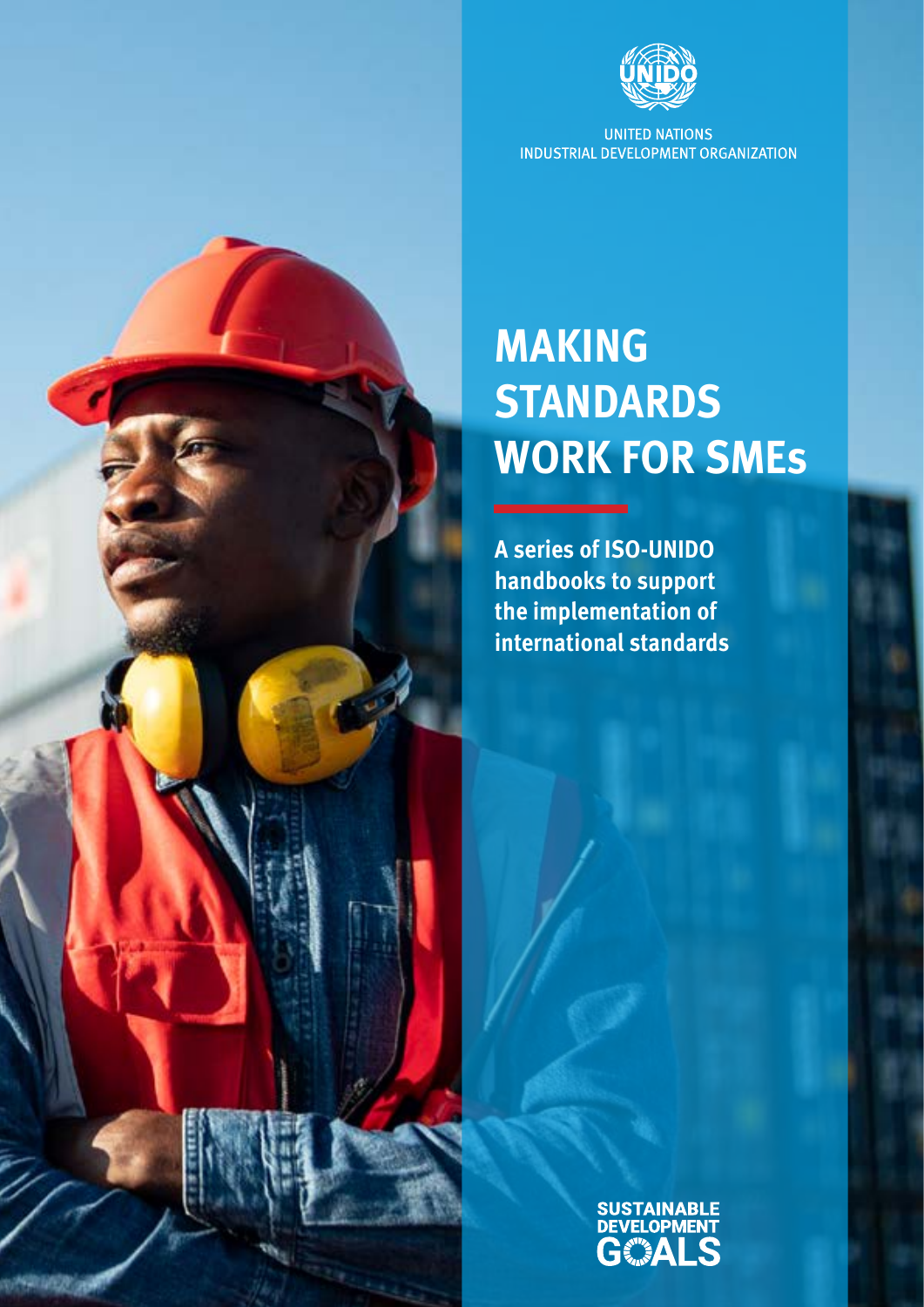Spanning more than 40 years, the United Nations Industrial Development Organization (UNIDO) and the International Organization for Standardization (ISO) have a fruitful history of collaboration that has centered on the promotion of sustainable industrial development. UNIDO and ISO work to enable developing countries to more actively partake in the development and adoption of international standards as well as to help their enterprises and institutions apply and comply with international standards and conformity assessment guides.

UNIDO's collaboration with ISO includes technical standards development, capacity-building activities and trainings (including e-learning courses), and joint publications and research on different related topics such as good standardization practices, environment and energy management, food safety, energy use and energy efficiency, social responsibility and conformity assessment.

In their effort to promote the implementation of international standards, UNIDO and ISO have joined forces to publish handbooks to assist organizations, particularly Small and Medium-sized Enterprises (SMEs), seeking guidance on how to integrate specific ISO standards into their activities. The following is a selection of jointly published handbooks.



## **ISO-UNIDO HANDBOOKS**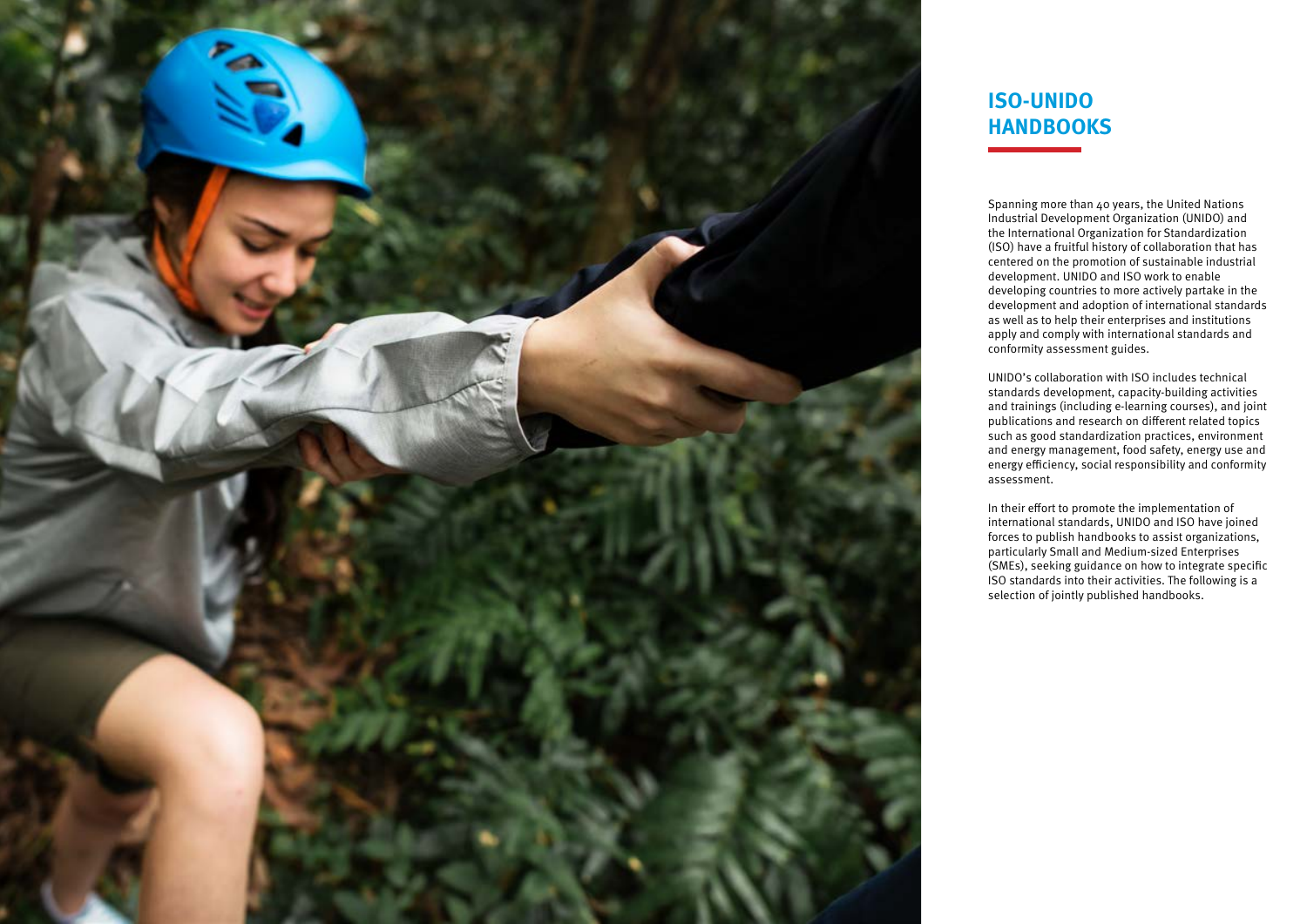### **ENGAGING IN THE FIGHT AGAINST BRIBERY**

# **PROTECTING HEALTH & SAFETY**

# **MANAGING RISK**

# **ENSURING FOOD IS SAFE FOR CONSUMPTION**

#### **ISO 37001:2016 – Anti-bribery management systems: A practical guide**

An effective anti-corruption policy is a huge strength for an organization in the fight against bribery, embedding a culture of honesty, transparency and integrity at the core of its processes. This handbook helps users put in place an effective anti-bribery management system in accordance with ISO 37001:2016.

*Available in English and French.*

**[Preview here](https://www.iso.org/files/live/sites/isoorg/files/store/en/PUB100457_preview.pdf)** 



### **ISO 45001:2018 – Occupational health and safety management systems: A practical guide for small organizations**

Work-related injuries, illnesses or fatalities are always difficult for any kind of organization, but the negative effects for small businesses can be overwhelming. This handbook aims to help smaller economic units implement the requirements of ISO 45001:2018. Readers will get simple explanations and practical examples that support their first steps into the intricacies of workplace health and safety.

*Available in English, French and Spanish.* 

**[Preview](https://www.iso.org/files/live/sites/isoorg/files/store/en/PUB100451_preview.pdf) here**



### **ISO 31000:2018 – Risk management: A practical guide**

Every organization faces risks that could impact its objectives. Organizations that have identified risks and committed to the effective management of those. This handbook provides valuable insights into the implementation of ISO 31000 Risk management – Guidelines.

*Available in English and French.* 

**[Preview here](https://www.iso.org/files/live/sites/isoorg/files/store/en/PUB100464_preview.pdf)**





### **ISO 22000:2018 – Food safety management systems: A practical guide for SMEs**

An effective food safety management system (FSMS) reinforces an organization's control on food safety hazards and ensures that its products are safe for consumption. This handbook provides a practical approach and a wide range of information to develop, document, implement and maintain a robust FSMS according to ISO 22000:2018.

*Available in English and French.* 

**[Preview here](https://www.iso.org/files/live/sites/isoorg/files/store/en/PUB100454_preview.pdf)**